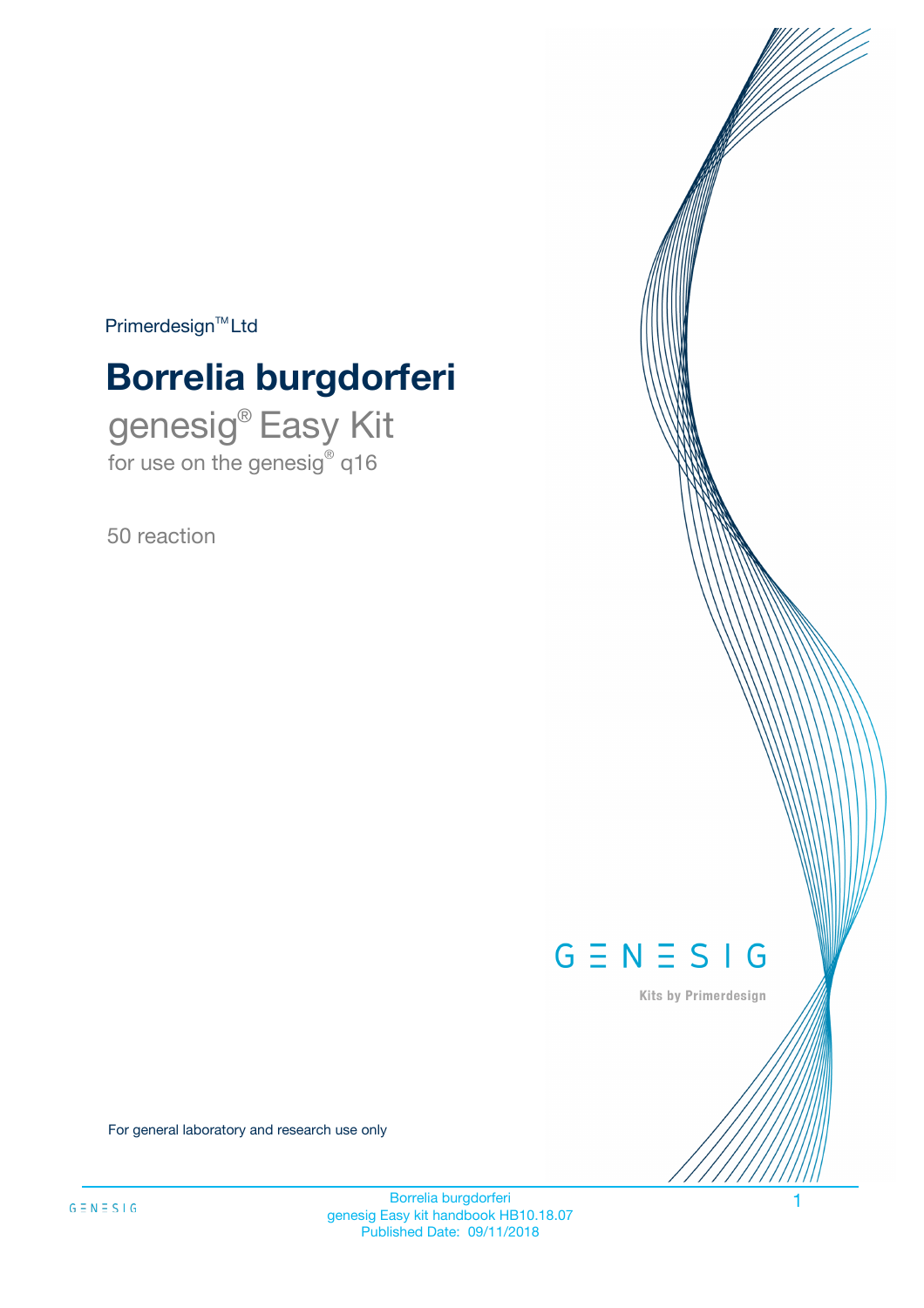## genesig® Easy: at a glance guide

#### **For each DNA test**

| Component                  | <b>Volume</b> | Lab-in-a-box pipette |  |
|----------------------------|---------------|----------------------|--|
| B.burgdorferi reaction mix | $10 \mu$      |                      |  |
| <b>Your DNA sample</b>     | $10 \mu$      |                      |  |

#### **For each positive control**

| Component                  | Volume          | Lab-in-a-box pipette |  |
|----------------------------|-----------------|----------------------|--|
| B.burgdorferi reaction mix | 10 <sub>µ</sub> |                      |  |
| Positive control template  | 10 <sub>µ</sub> |                      |  |

#### **For each negative control**

| Component                  | <b>Volume</b>   | Lab-in-a-box pipette |  |
|----------------------------|-----------------|----------------------|--|
| B.burgdorferi reaction mix | 10 <sub>µ</sub> |                      |  |
| <u>Water</u>               | 10 <sub>µ</sub> |                      |  |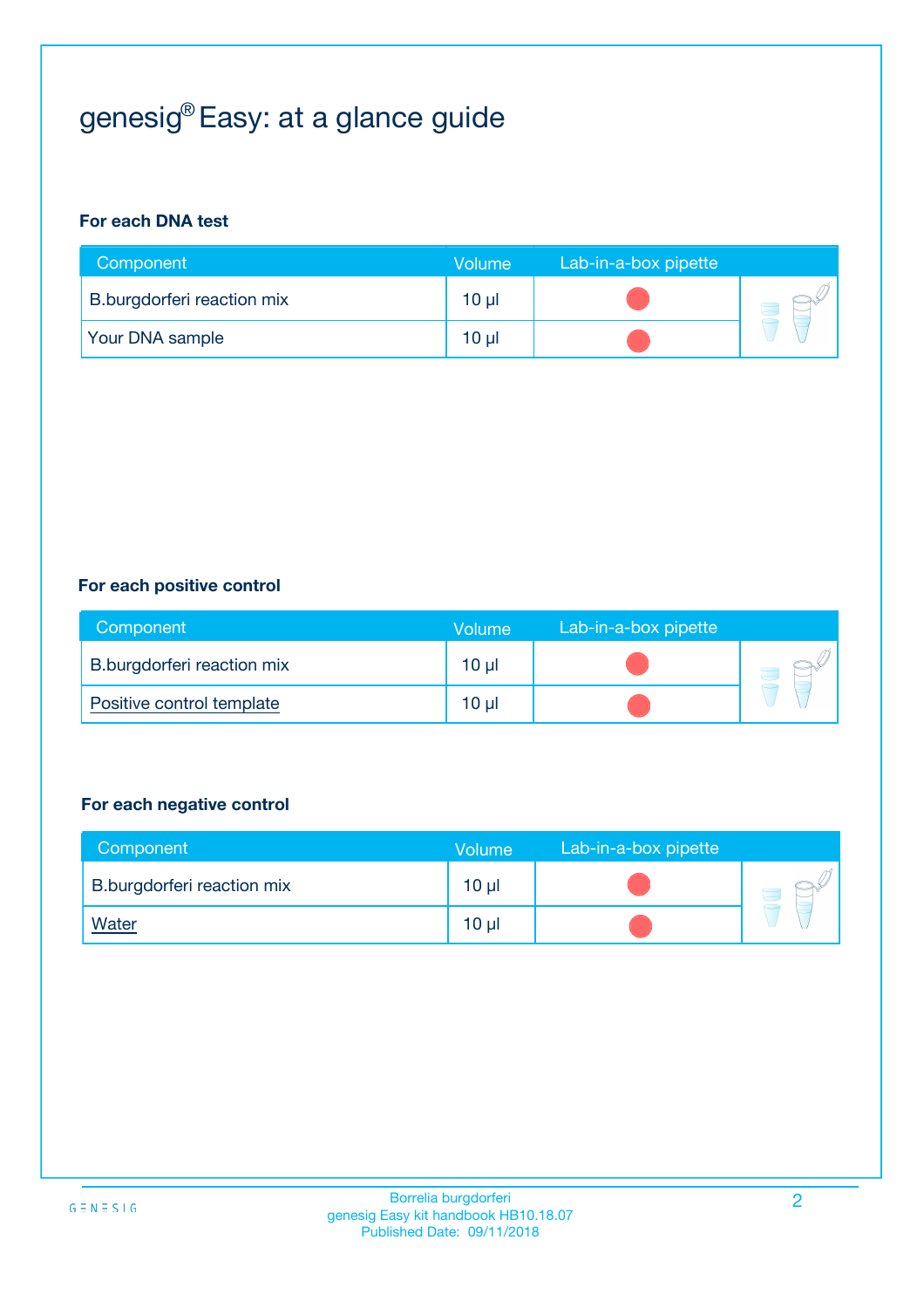## Kit Contents



## Reagents and equipment to be supplied by the user

#### **genesig® q16 instrument**

#### **genesig® Easy Extraction Kit**

This kit is designed to work well with all processes that yield high quality RNA and DNA but the genesig Easy extraction method is recommended for ease of use.

#### **genesig® Lab-In-A-Box**

The genesig Lab-In-A-Box contains all of the pipettes, tips and racks that you will need to use a genesig Easy kit. Alternatively if you already have these components and equipment these can be used instead.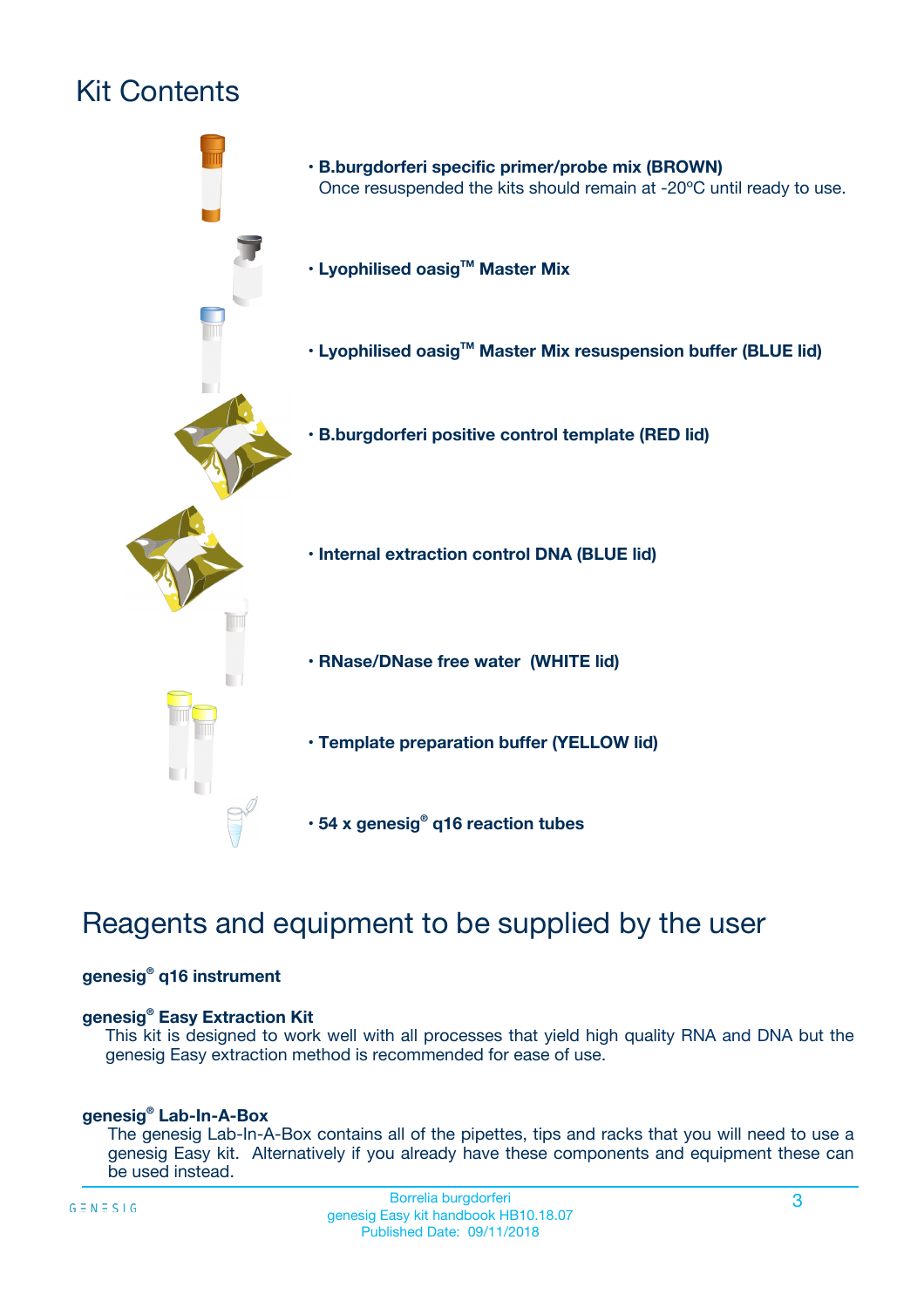## Step-by-step guide

### 1. Create your reaction mix



Use the blue pipette to transfer 500µl**\*** of the oasig Master Mix resuspension buffer into the tube of lyophilised oasig Master Mix and mix well by gently swirling. Then transfer all of that master mix into the brown tube labelled B.burgdorferi primers/probe.

**\***Transfering 525µl of the oasig Master Mix resuspension buffer to your oasig Master Mix (instead of the 500µl recommended above) will enable you to take full advantage of the 50 reactions by accounting for volume losses during pipetting. In order to do so with the genesig Easy fixed volume pipettes use 1x blue, 2x red and 1x grey pipettes to make the total volume. Please be assured that this will not adversely affect the efficiency of the test.

Cap and shake tube to mix. A thorough shake is essential to ensure that all components are resuspended. **Failure to mix well can produce poor kit performance.**

Leave to stand for 5 minutes. Now your reaction mix is ready to use.

Store the reaction mix in the freezer from hereon.

#### Top tip

- Ensure that the reaction mix is mixed thoroughly before each use by shaking.
- **•** Once resuspended do not expose genesig Easy kit to temperatures above -20°C for longer than 30 minutes at a time.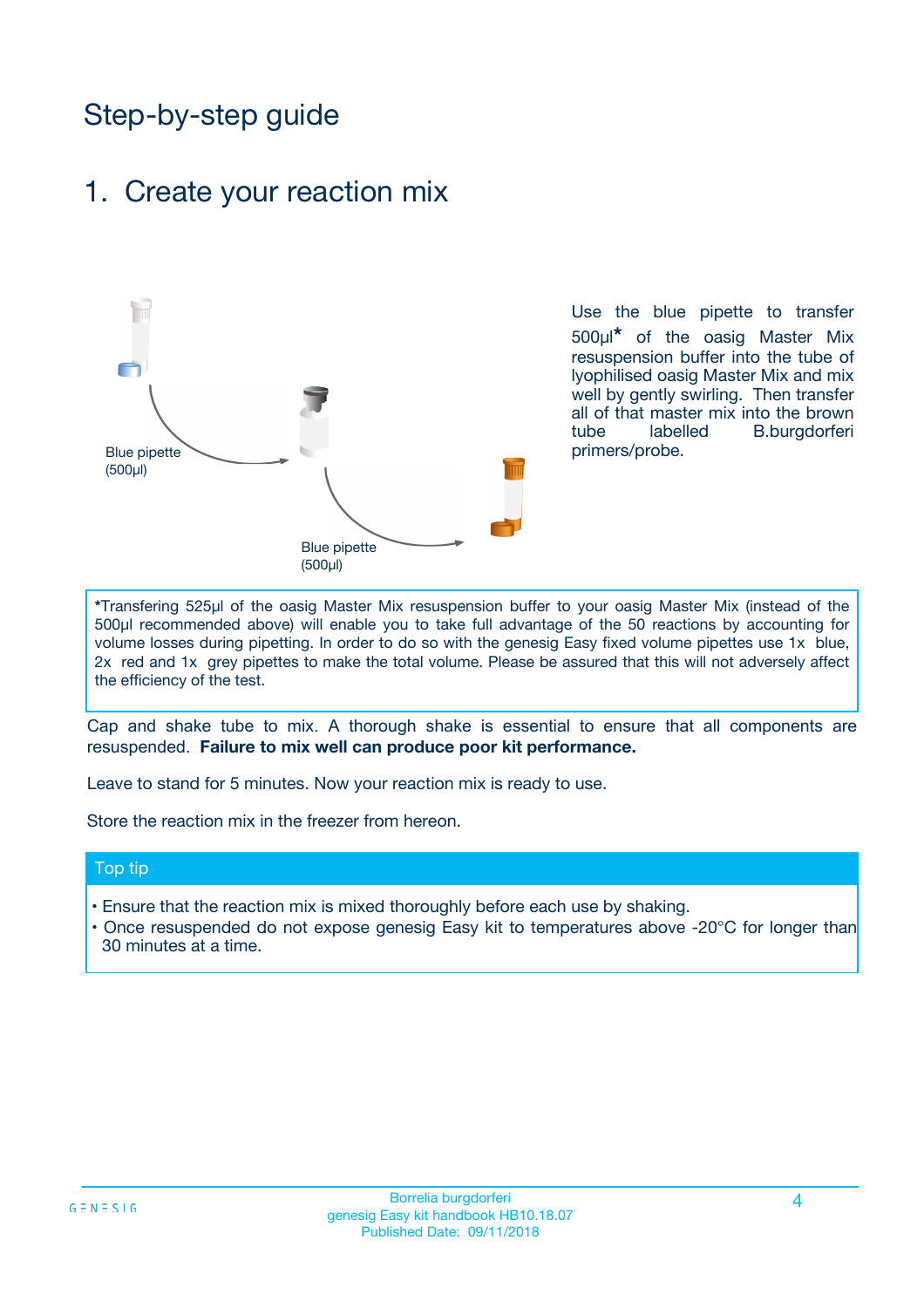## 2. Internal extraction control



Use the blue pipette to transfer 1000µl (2 x 500µl) of template preparation buffer into the Internal Extraction Control DNA tube. Cap and shake tube to mix.

Your kit contains Internal Extraction Control DNA. This is added to your biological sample at the beginning of the DNA extraction process. It is extracted along with the DNA from your target of interest. The q16 will detect the presence of this Internal Extraction Control DNA at the same time as your target. This is the ideal way to show that your DNA extraction process has been successful.

#### **If you are using an alternative extraction kit:**

Use the red pipette to transfer 10µl of Internal Extraction Control DNA to your sample **after** the lysis buffer has been added then follow the rest of the extraction protocol.

#### **If you are using samples that have already been extracted:**

Use the grey pipette to transfer 5µl of Internal Extraction Control DNA to your extracted sample.

### 3. Add reaction mix to all reaction tubes



For every reaction to be run, use the red pipette to add 10µl of your B.burgdorferi reaction mix to every tube.

#### Top tip

- Always pipette the reaction mix directly into the bottom of the tube.
- You can label the tube lids to aid your reaction setup but avoid labelling tube sides.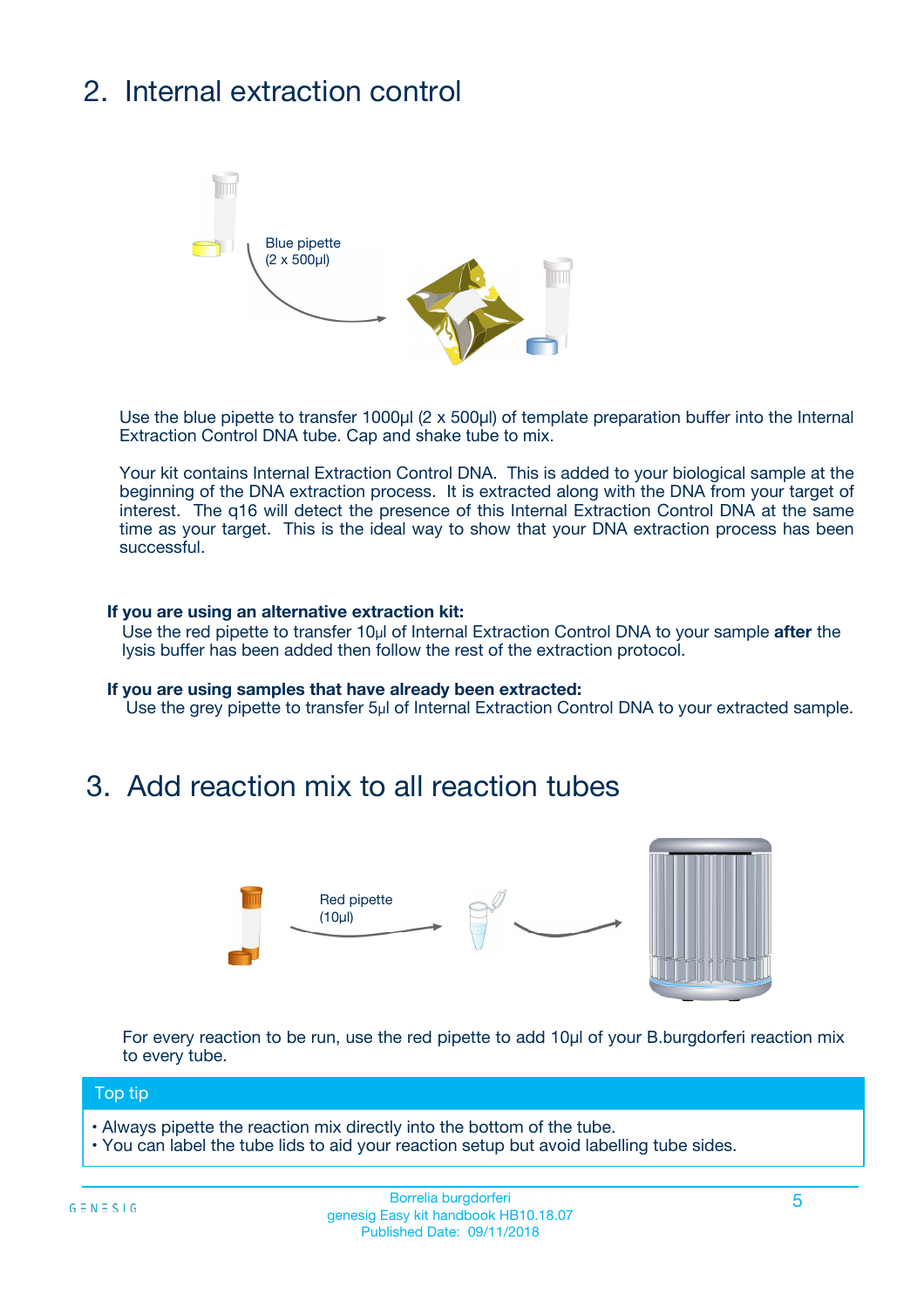### 4. Negative control



For each test you will require a negative control. Instead of DNA, water is used. This sample should typically prove negative thus proving that all of your positive samples really are positive.

To create a negative control reaction simply use the red pipette to add 10µl of the water to the required reaction tubes. Close these tubes after adding the water.

Because some genesig kit targets are common in the environment you may occasionally see a "late" signal in the negative control. The q16 software will take this into account accordingly.

#### Top tip

**•** Always add the water to the side of the tube to reduce the introduction of bubbles.

### 5. Set up a test



For each sample you wish to analyse, use the red pipette to add 10µl of your DNA sample to the required reaction tubes. Close these tubes after adding the sample. Always change pipette tips between samples.

#### Top tip

**•** Always add the DNA sample to the side of the tube to reduce the introduction of bubbles.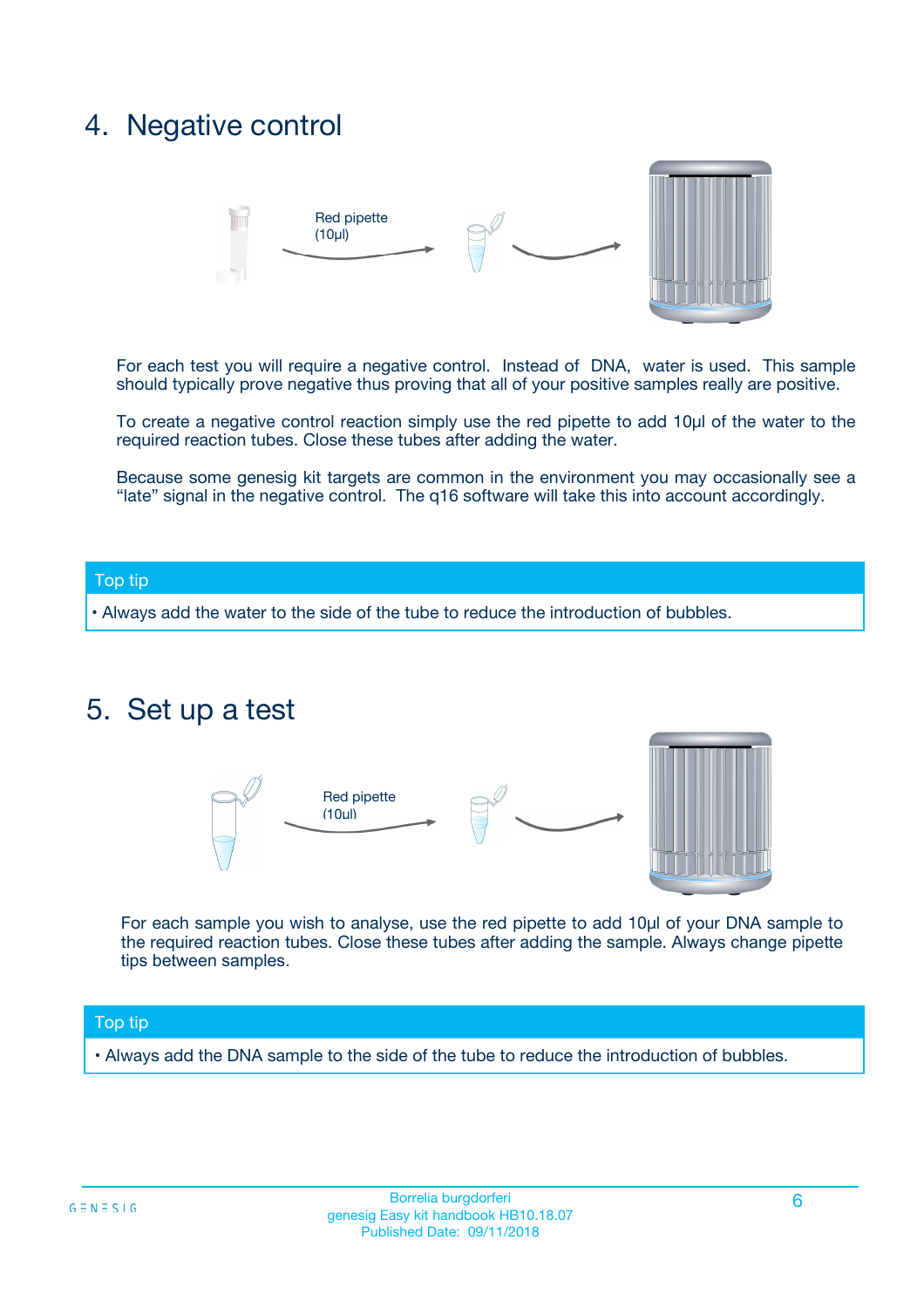### 6. Positive control



Use the blue pipette to transfer 1000µl (2 x 500µl) of template preparation buffer into the positive control template tube. Cap and shake tube to mix.

Each time you run a test you will require a positive control. This is a small portion of DNA from your target of interest. It serves two purposes:

1. It will always test positive so it shows that everything is working as it should be.

2. The q16 software knows how much DNA is present in the positive control. So it can automatically compare your sample of interest with the positive control to calculate the amount of target DNA in your sample.

To create a positive control reaction, simply use 10µl of the positive control instead of your DNA sample.



Take great care when setting up your positive control. The positive control template has the potential to give you a false positive signal in your other samples. Set positive controls up last after all other sample tubes are closed. Always change pipette tips between samples. You may even choose to set up positive controls in a separate room.

#### Top tip

**•** Always add the positive control to the side of the tube to reduce the introduction of bubbles.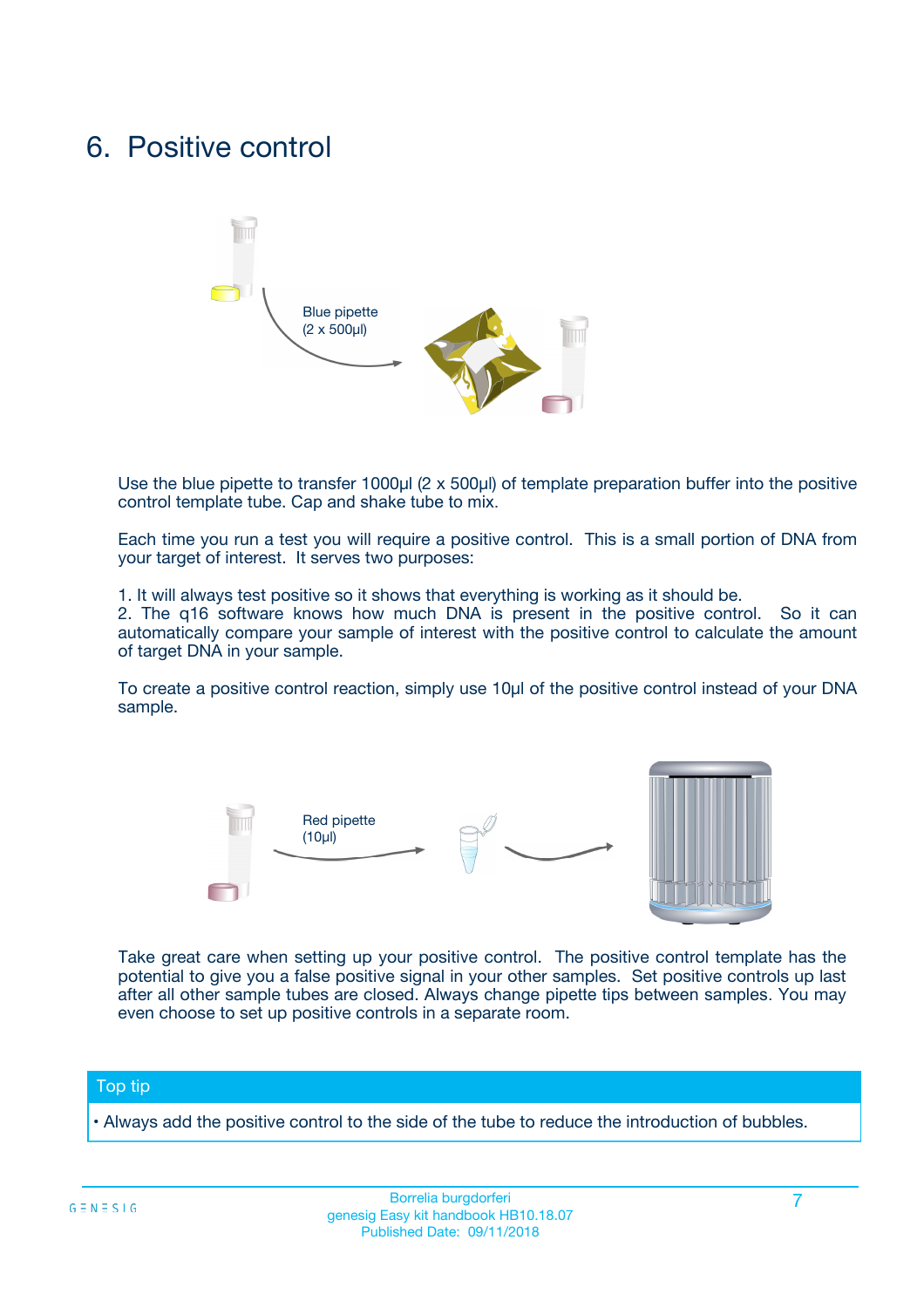## 7. Running the test

Place the tubes into the correct positions in your q16 as defined by the software, this may include positioning of empty tubes to ensure that the q16 lid is balanced. The run can then be started.

| genesig q16 PCR software - 1.2                                               |                                     | $\Box$                                                                                  |
|------------------------------------------------------------------------------|-------------------------------------|-----------------------------------------------------------------------------------------|
| Unsaved (New Experiment 2<br>$\vert \cdot \vert$<br><b>Open Experiments:</b> | <b>D</b> Open<br>Save<br>$\Box$ New | Save As<br><b>C</b> Close<br>$G \equiv N \equiv S \mid G$<br><b>&amp; Configuration</b> |
| Setup<br><b>Results</b><br><b>Stages:</b>                                    |                                     |                                                                                         |
| <b>Notes</b>                                                                 | Samples                             | <b>Tests</b>                                                                            |
| <b>Name and Details</b>                                                      | Color<br>Name                       | Note<br>Color<br>Note<br>Name                                                           |
| New Experiment 2017-10-26 11:06                                              | Sample 1                            | 条<br>علي<br>Test 1                                                                      |
| Kit type: genesig® Easy Target Detection kit                                 | Sample 2                            |                                                                                         |
| Instrument Id.:                                                              | Sample 3                            | $\qquad \qquad \blacksquare$<br>$\qquad \qquad \blacksquare$                            |
| Run Completion Time:                                                         | Sample 4                            |                                                                                         |
| <b>Notes</b>                                                                 | Sample 5<br>A<br>v                  | $\triangle$<br>4<br>$\oplus$<br>₩                                                       |
| <b>Well Contents</b>                                                         |                                     | <b>Run</b>                                                                              |
| Pos.<br>Test                                                                 | Sample                              | <b>Run Status</b>                                                                       |
| Test 1<br>-1                                                                 | <b>Negative Control</b>             | $\blacktriangle$                                                                        |
| $\overline{2}$<br>Test 1                                                     | <b>Positive Control</b>             |                                                                                         |
| $\overline{\mathbf{3}}$<br>Test 1                                            | Sample 1                            | Show full log                                                                           |
| Test 1<br>$\overline{4}$                                                     | Sample 2                            |                                                                                         |
| 5<br>Test 1                                                                  | Sample 3                            | <b>Run Control</b>                                                                      |
| 6<br>Test 1                                                                  | Sample 4                            |                                                                                         |
| $\overline{7}$<br>Test 1                                                     | Sample 5                            |                                                                                         |
| 8                                                                            |                                     | $\triangleright$ Start Run<br>Abort Run                                                 |
| <b>JOD FURTY TUDE TO BUILDED IN</b>                                          |                                     | $\overline{\mathbf{v}}$                                                                 |

#### Top tip

- Before loading tubes into the q16, check for bubbles! Flick the bottom of the tubes to remove any bubbles that may have formed during the test setup.
- Apply centrifugal force with a sharp wrist action to ensure all solution is at the bottom of the reaction tube.
- When repeating a test you can use a previous file as a template by clicking 'open' then selecting File name > Files of Type > Experiment file as template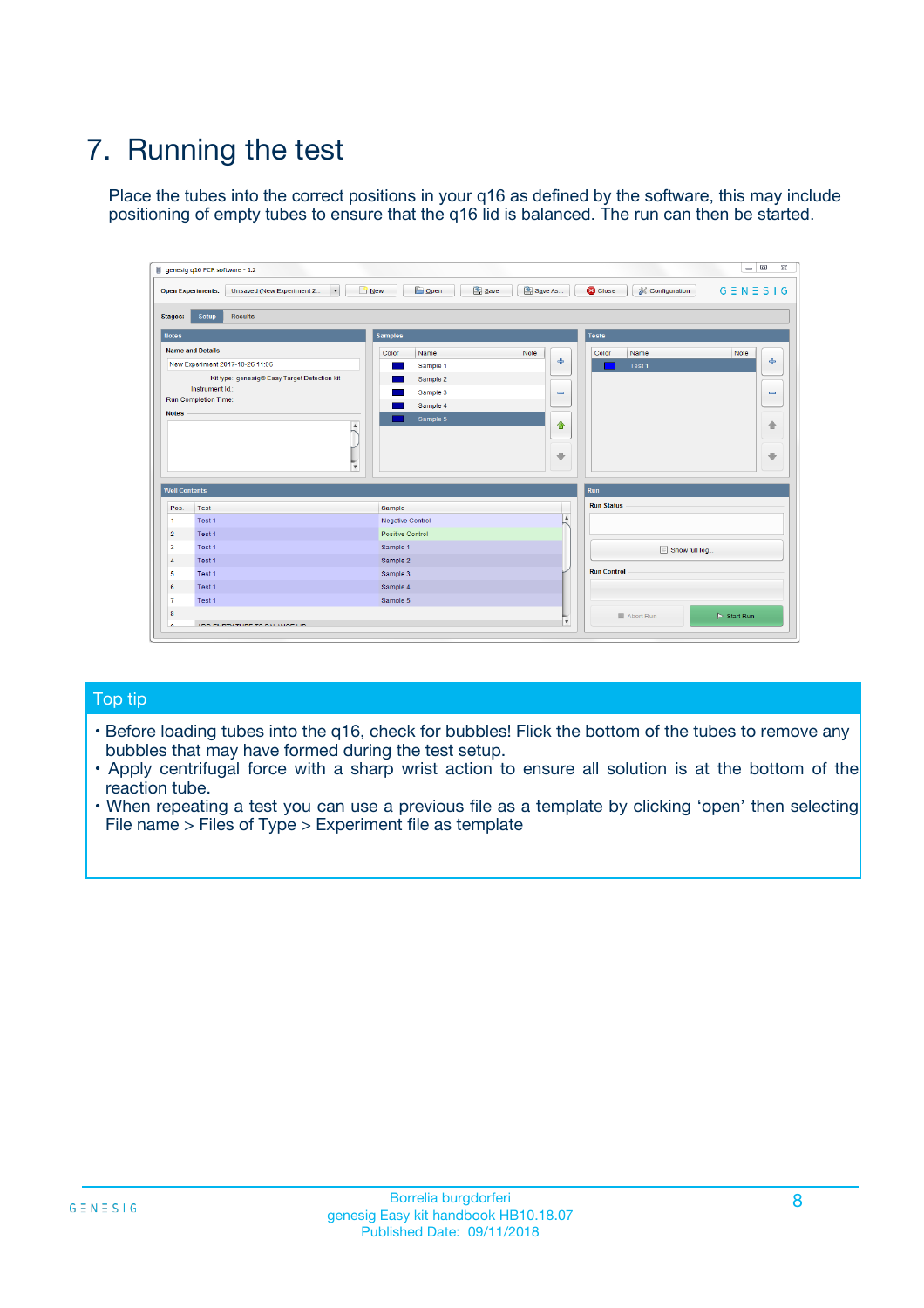### What do my results mean?

Analysis of your data is carried out automatically by the genesig q16. The following information is designed to help you fully understand a result or to troubleshoot:

### "Positive"

#### **Explanation**

Your sample has produced a positive result. Your target of interest is present and you can use the reported quantity.

"Negative"

#### **Explanation**

Your sample has produced a negative result. The target is not present in your sample.

### "Test contaminated"

#### **Explanation**

The Negative Control should be completely free of any DNA. If you see this error message it means that at some point during the setup, the Negative Control has been contaminated with DNA and has given a positive signal. This contamination has invalidated the test. The Positive Control and your test samples are both possible sources of contaminating DNA. The genesig q16 reaction tubes from previous runs will also contain very high amounts of DNA so it is important that these are carefully disposed of after the run is completed and NEVER OPENED. It may be the case that your kits have become contaminated which will lead to the same problem occurring repeatedly.

#### **Solutions**

1. Clean your working area using a commercial DNA remover solution to ensure the area is DNA free at the start of your run and re-run the test

2. If the problem persists then the kit has become contaminated and it will have to be discarded and replaced with a new kit. When you open the new kit, run a simple test to show that changing the kit has solved the problem. Prepare a test which includes only the Positive Control, the Negative Control and one 'mock sample'. For the 'mock sample' add water instead of any sample DNA. The result for the Negative Control and the mock sample should be negative indicating that contamination is no longer present.

#### **Preventive action**

An ideal lab set-up has a 'Clean area' where the test reagents are prepared and a 'sample area' where DNA samples and the Positive Control template are handled. The best workflow involves setting up all the test components (excluding the positive control template) in the clean area and then moving the tests to the sample area for sample and Positive Control addition. If this method is followed then the kit components are always kept away from possible sources of contamination. For extra security the Negative Control can be completely prepared and sealed in the clean area. All work areas should be decontaminated regularly with DNA remover.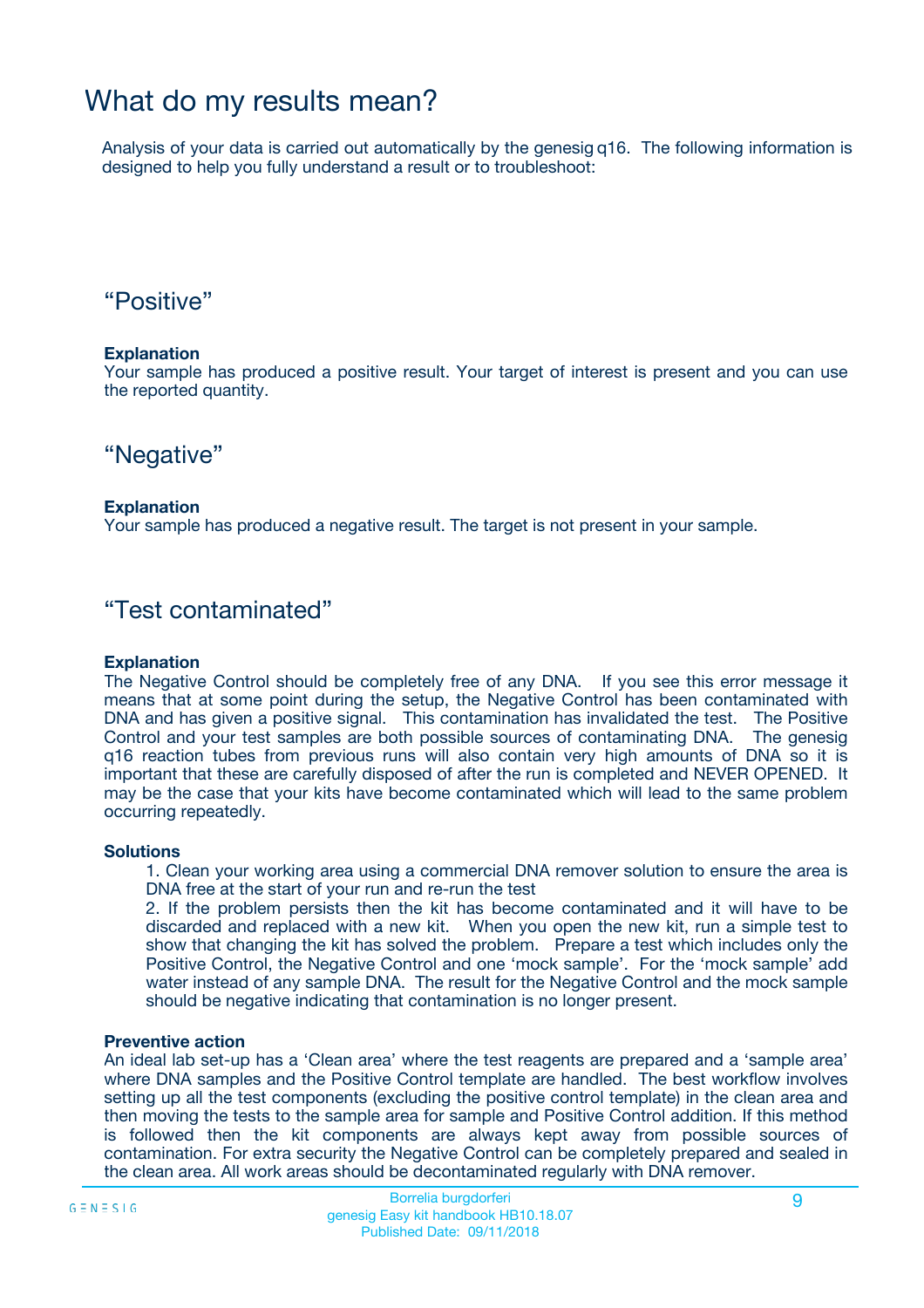### "Sample preparation failed"

#### **Explanation**

The test has failed because the quality of the sample was not high enough. The Internal Extraction Control component identifies whether the sample has been prepared correctly and is of suitable quality. This error message means that this quality control test has failed and the sample quality is not high enough for analysis.

#### **Solutions**

1. Check the sample preparation protocol for any user errors then repeat.

2. Poor quality samples can result from overloading the sample preparation protocol with too much starting material. Try reducing the amount of starting material then repeat.

3. Failing to add the Internal extraction Control DNA to your sample during the sample preparation protocol can also lead to a reported result of "sample preparation failed". Ensure that this step has not been overlooked or forgotten. If your samples are derived from an archive store or from a process separate from your genesig Easy extraction kit; you must add 5µl of Internal Extraction Control DNA into each 0.5ml of your sample to make it suitable for use on the q16.

### "Positive result, poor quality sample"

#### **Explanation**

The test is positive so if you are only interested in obtaining a 'present or absent' answer for your sample then your result is reliable. However, the test contains an Internal Extraction Control component that identifies if the sample is of high quality. This quality control test has failed and the sample is not therefore of high enough quality to accurately calculate the exact copy number of DNA present. If you require quantitative information for your sample then proceed with the solutions below.

#### **Solution**

For appropriate solutions, read the "Sample preparation failed" section of this handbook.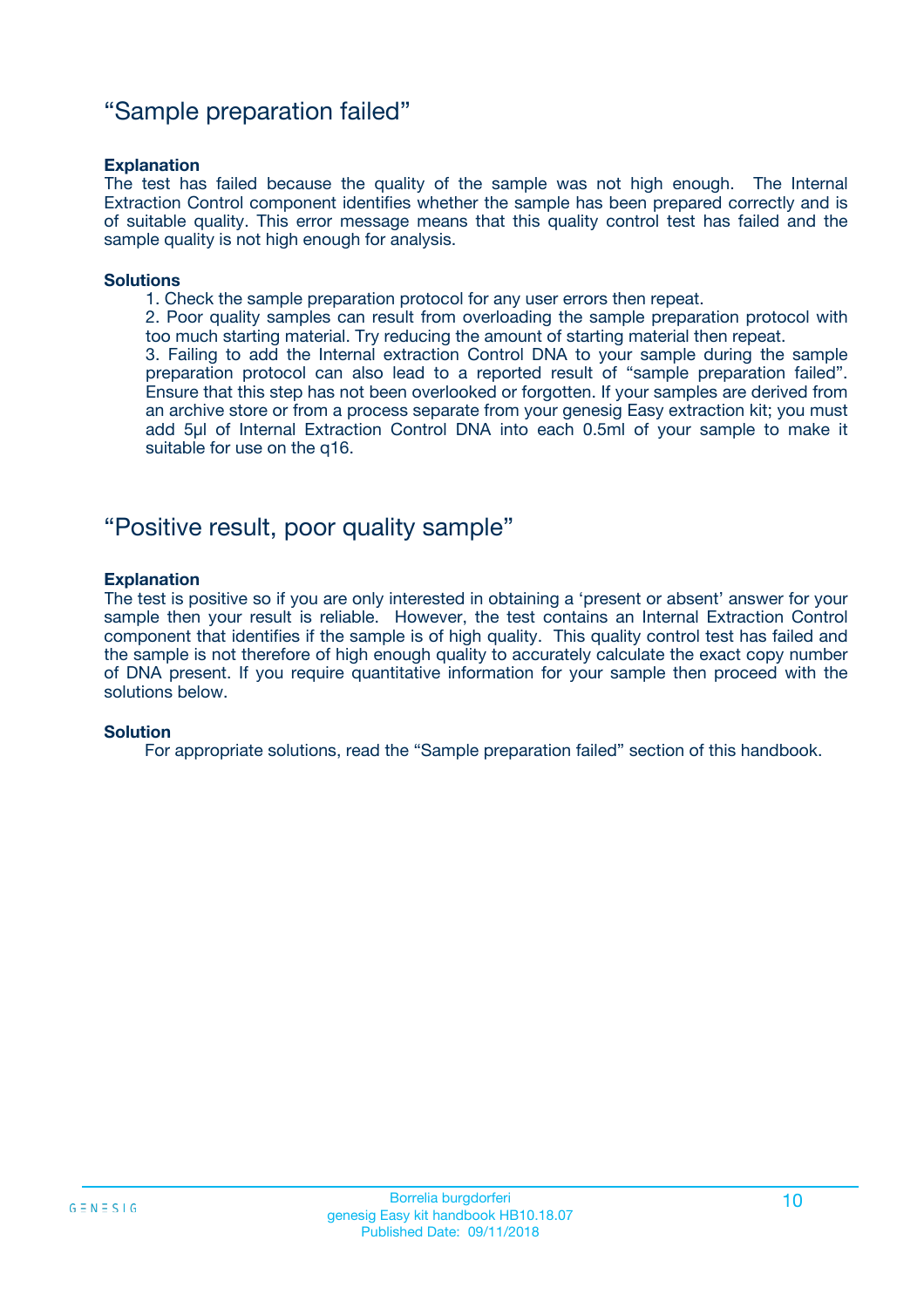### "Test failed"

#### **Explanation**

The test has failed because the Positive Control has not worked. The Positive Control is present to show that all aspects of the test are working correctly together. When this control test fails, the test as a whole is invalidated. This finding indicates that a problem has occurred in the reaction set-up part of the experiment and has nothing to do with sample preparation.

#### **Solutions**

- 1. Check the entire workflow and test set-up to look for any user errors, then repeat the test e.g. have the right colour pipettes and solutions been used with the correct tubes?
- 2. Ensure the positive and negative controls are inserted into the correct wells of your q16.

3. A component of the test may have 'gone off' due to handing errors, incorrect storage or exceeding the shelf life. When you open a new kit, run a simple test to show that changing the kit has solved the problem. Prepare a test which includes only the Positive Control, the Negative Control and one 'mock sample'. For the 'mock sample' add internal control template instead of any sample DNA. If the Positive Control works, the mock sample will now be called as a negative result.

### "Test failed and is contaminated"

#### **Explanation**

The Positive Control is indicating test failure, and the Negative Control is indicating test contamination. Please read the "Test Failed" and "Test contamination" sections of this technical support handbook for a further explanation.

#### **Solution**

For appropriate solutions, read both the "Test failed" and "Test contaminated" sections of this handbook.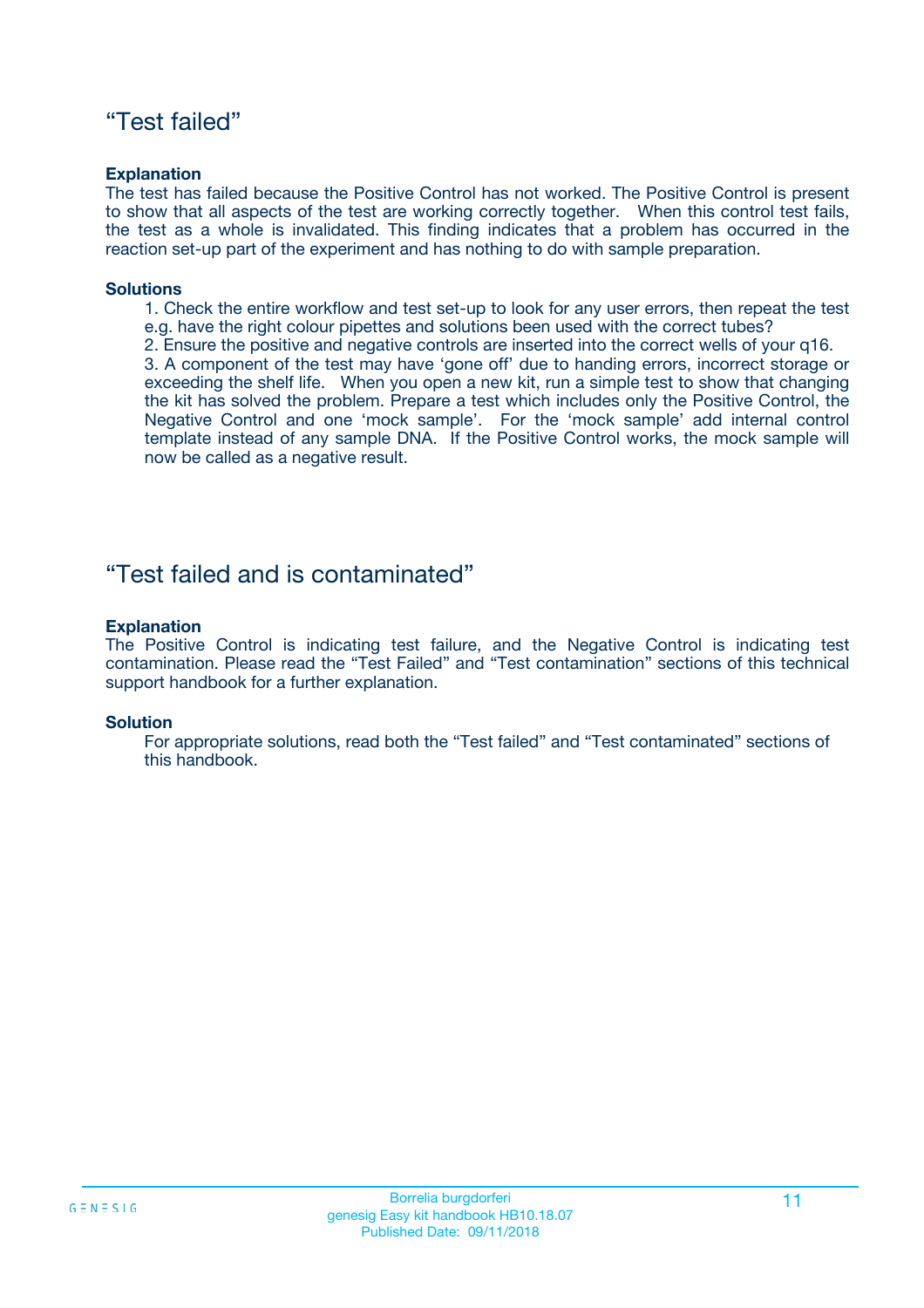## Borrelia burgdorferi

Borrelia burgdorferi is a Gram negative aerobic bacterium which is a causative agent of Lyme disease. It is considered to be the most common tick-borne bacterial disease in the world. They belong to the spirochete class, genus Borrelia and have a single stranded, linear DNA genome of approximately 910 kb in length. The genome contains approximately 853 genes coding for basic functions and has several accompanying plasmids. It is a helical bacterium with an inner and outer membrane as well as a flexible cell wall. The cell is normally only 1µm wide but due to its cylindrical shape can be 10-25µm long. It is structurally distinct as the flagella are located inside the periplasm between the inner and outer cell membranes. These allow the cell to travel through the tissue of its infected host or vector, causing it to be highly invasive.

B.burgdorferi is primarily transmitted by ticks of the genus Ixodes which serves as both a vector and a reservoir for the virus. I. scapularis and I. pacificus are the most common vectors found in the US while I. ricinus and I. persulcatus are found in Europe and Asia. The ticks usually acquire and transmit the spirochaete form of the bacteria by feeding on an infected host. The bacteria subsequently reside in the lumen of the tick's digestive tract, multiplying whilst remaining there during maturation through the nymph and adult life cycle stages. The bacteria then migrate to the salivary glands attaching themselves to the immunosuppressive tick salivary proteins. As an adult, the tick feeds on a new host resulting in infection of that host at around 24 hours after attachment. The bacterial infection begins at the site of the tick bite but can spread if untreated.

Infection in the skin causes a "bull's eye" rash around the bite site, sometimes accompanied by erythema migraine. The rash can be treated with a course of antibiotics but if left untreated can lead to a disseminated infection through the bloodstream resulting in neurological problems such as facial palsy or meningitis. A third stage of this infection is persistent and can be seen several months after the initial infection, causing chronic symptoms of the heart, brain, nerves and joints, including arthritis.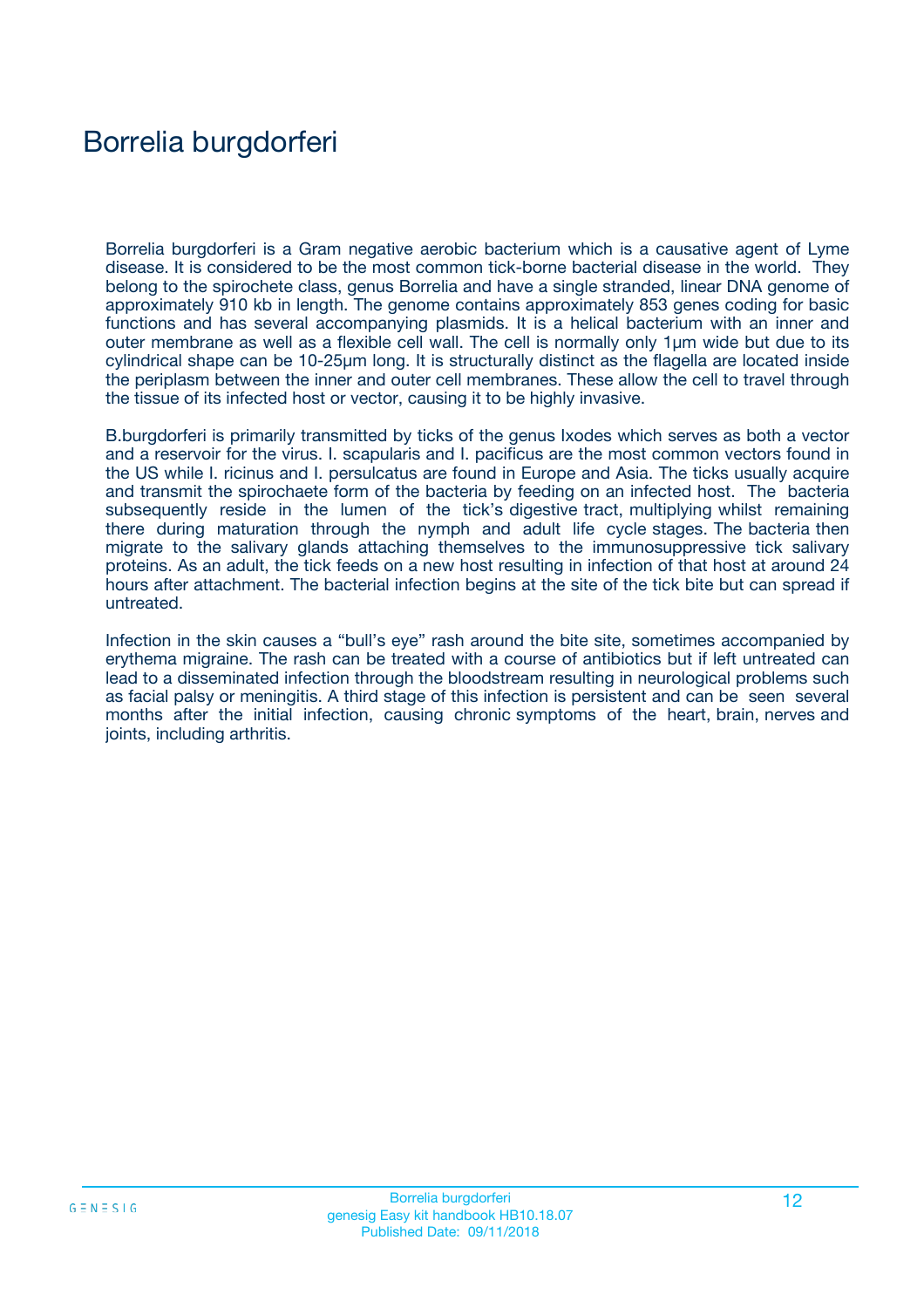## **Specificity**

The Primerdesign genesig Kit for Borrelia burgdorferi (B.burgdorferi) genomes is designed for the in vitro quantification of B.burgdorferi genomes. The kit is designed to have a broad detection profile. Specifically, the primers represent 100% homology with over 95% of the NCBI database reference sequences available at the time of design.

The dynamics of genetic variation means that new sequence information may become available after the initial design. Primerdesign periodically reviews the detection profiles of our kits and when required releases new versions.

If you require further information, or have a specific question about the detection profile of this kit then please send an e.mail to enquiry@primerdesign.co.uk and our bioinformatics team will answer your question.